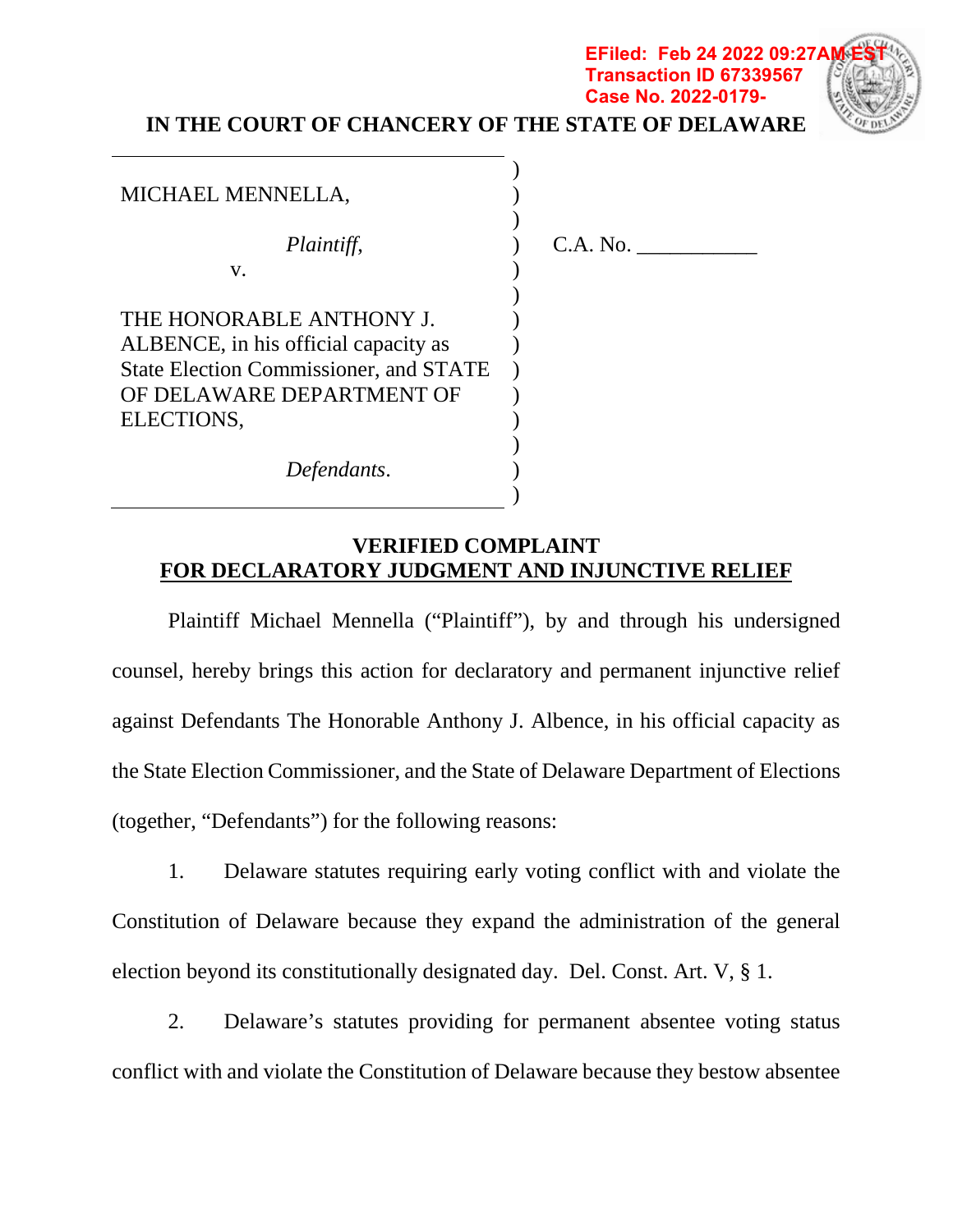voting eligibility indefinitely, without consideration of the applicant's eligibility at each subsequent election, as the Constitution requires. Del. Const. Art. V, § 4A.

3. When a Delaware statute conflicts with the Constitution of Delaware, the Constitution controls. *State* ex rel. *Southerland v. Hart*, 33 Del. 15, 21, 129 A. 691, 694 (1925) ("Nor can there be any doubt that if there is a conflict between the Constitution and the statute the former must control.").

4. Delaware statutes and Defendants' enforcement of them harm Plaintiff Mennella because they require him to violate the oath he must take as an inspector of elections, his duties, and the Constitution of Delaware, and risk severe penalties and even prison time.

## **Jurisdiction and Venue**

5. This Court has subject-matter jurisdiction under 10 *Del. C.* § 341 because Plaintiff seeks equitable relief in the form of a permanent injunction.

6. This Court also has jurisdiction to issue a declaratory judgment under 10 *Del. C.* §§ 6501, *et seq*.

7. Venue is proper in this Court and the Court has personal jurisdiction over Defendants because Commissioner Albence is a State of Delaware employee, and the Department of Elections is a state agency.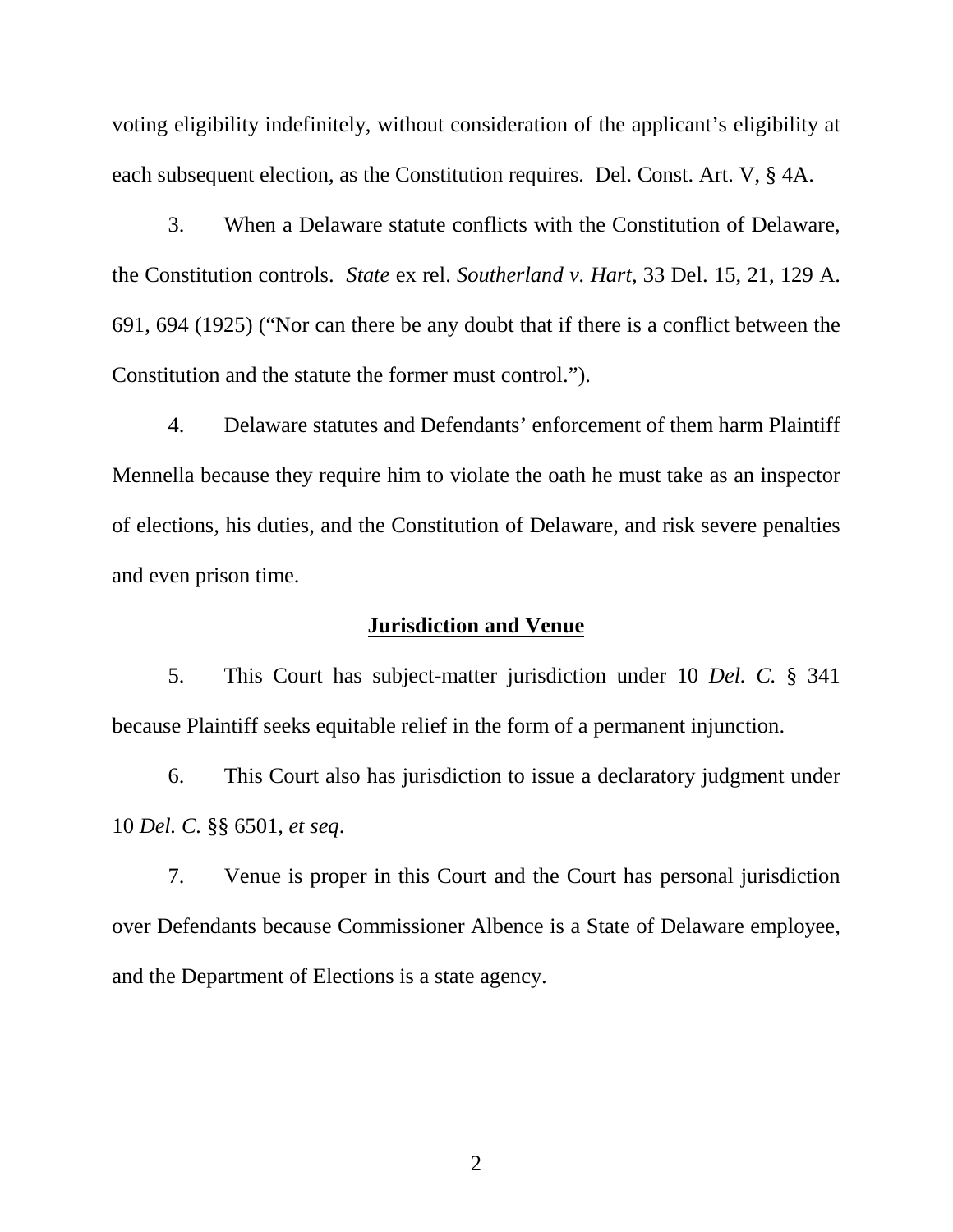#### **Parties**

8. Plaintiff Michael Mennella is a registered voter and resident of Newark, Delaware. Mr. Mennella has served as an inspector of elections for the Delaware Department of Elections in at least eight elections during the last five to six years. In his role as inspector of elections, Mr. Mennella is responsible for overseeing the election at his assigned polling place and administering the election in accordance with the Delaware Constitution, statutes, and other laws. Mr. Mennella plans to serve as an inspector of elections at the 2022 General Election and at other future elections.

9. Defendant Commissioner Albence is the State Election Commissioner for Delaware. Commissioner Albence's duties include "general supervision over the county directors, deputy county directors, and other employees of the Department of Elections in carrying out their respective duties and responsibilities." 15 *Del. C.* § 302(12). Commissioner Albence is also responsible for "supply[ing] necessary instruction and assistance to the Department [of Elections] and all registration and election officers in order to insure uniform operation of this title throughout the State." 15 *Del. C.* § 302(7). Commissioner Albence must "designate locations" for early voting, 15 *Del. C.* § 5402, and "determine whether early voting occurs by voting machine or paper ballot," 15 *Del. C.* § 5406.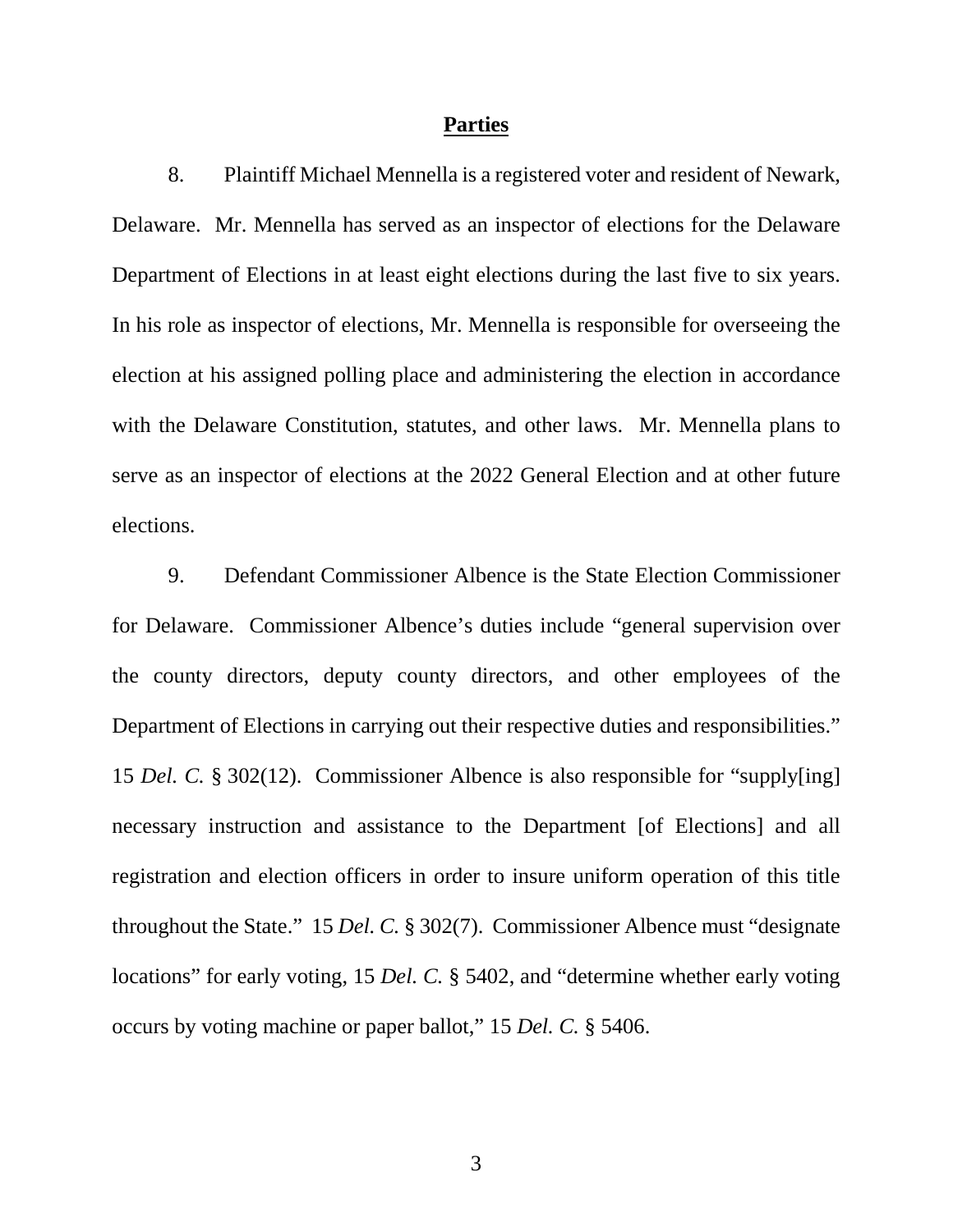10. Defendant State of Delaware Department of Elections (the "Department of Elections") is a state administrative agency. *See* 15 *Del. C.* § 201. The Department of Elections consists of the State Board of Elections<sup>[1](#page-3-0)</sup> and staff. 15 *Del. C.* § 101(6). The Department of Elections, "under the direction of the Board of Elections, shall administer the election laws of this State as defined in [Title 15]" of the Delaware Code. *Id*.

11. Defendants, together and with those under their control and supervision, are responsible for administration and enforcement of Delaware's early voting and absentee voting laws.

## **Delaware Law**

## *Early Voting*

12. The Delaware Constitution requires the general election to be held on one specific day.

13. The Delaware Constitution of 1831, as amended January 30, 1855,

provided:

All elections for Governor, Senators, Representatives, Sheriffs and Coroners shall be held on the Tuesday next after the first Monday in the month of November of the year in which they are to be held, and be by ballot.

<span id="page-3-0"></span> <sup>1</sup> The State Board of Elections is the "body of individuals appointed by the Governor and confirmed by the Senate to serve or who otherwise serve as the State Board of Elections in accordance with Chapter 2 of [Title 15], and are, as such, vested with the responsibility and power to see to the administration of the election laws of this State as more particularly defined in [Title 15]." 15 *Del. C.* § 101(2).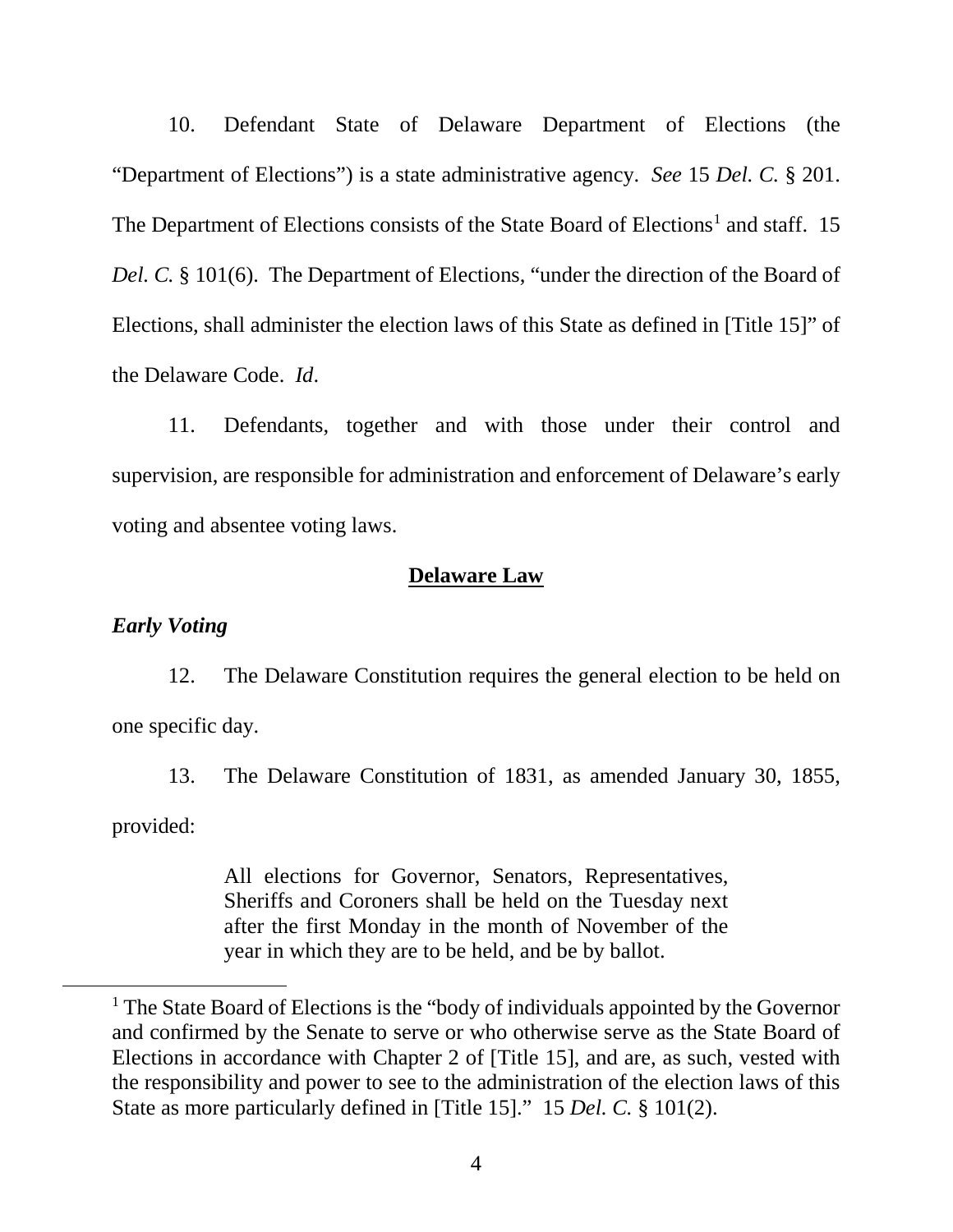*See State* ex rel. *Morford v. Tatnall*, 41 Del. 273, 291, 21 A.2d 185, 192 (1941).

14. The Delaware Constitution of 1897—the version presently in effect provides, "The general election shall be held biennially on the Tuesday next after the first Monday in the month of November, and shall be by ballot[.]" Del. Const. Art. V, § 1.

15. In 2019, the Delaware General Assembly passed, and the Governor signed, legislation that will permit voters to cast ballots in person during at least the ten (10) days before the general election day, starting in 2022. HB 38, 150th Gen. Assemb., Reg. Sess. (2019-2020); 15 *Del. C.* § 5402, *et seq*. (effective Jan. 1, 2022) ("Early Voting Laws").

#### *Permanent Absentee Voting Status*

16. The Constitution of Delaware allows for absentee voting, with strict restriction. It provides that:

> any qualified elector of this State, duly registered, who shall be unable to appear to cast his or her ballot at any general election at the regular polling place of the election district in which he or she is registered, either because of being in the public service of the United States or of this State, or his or her spouse or dependents when residing with or accompanying him or her. I because of the nature of his or her business or occupation, because of his or her sickness or physical disability, because of his or her absence from the district while on vacation, or because of the tenets or teachings of his or her religion, may cast a ballot at such general election to be counted in such election district.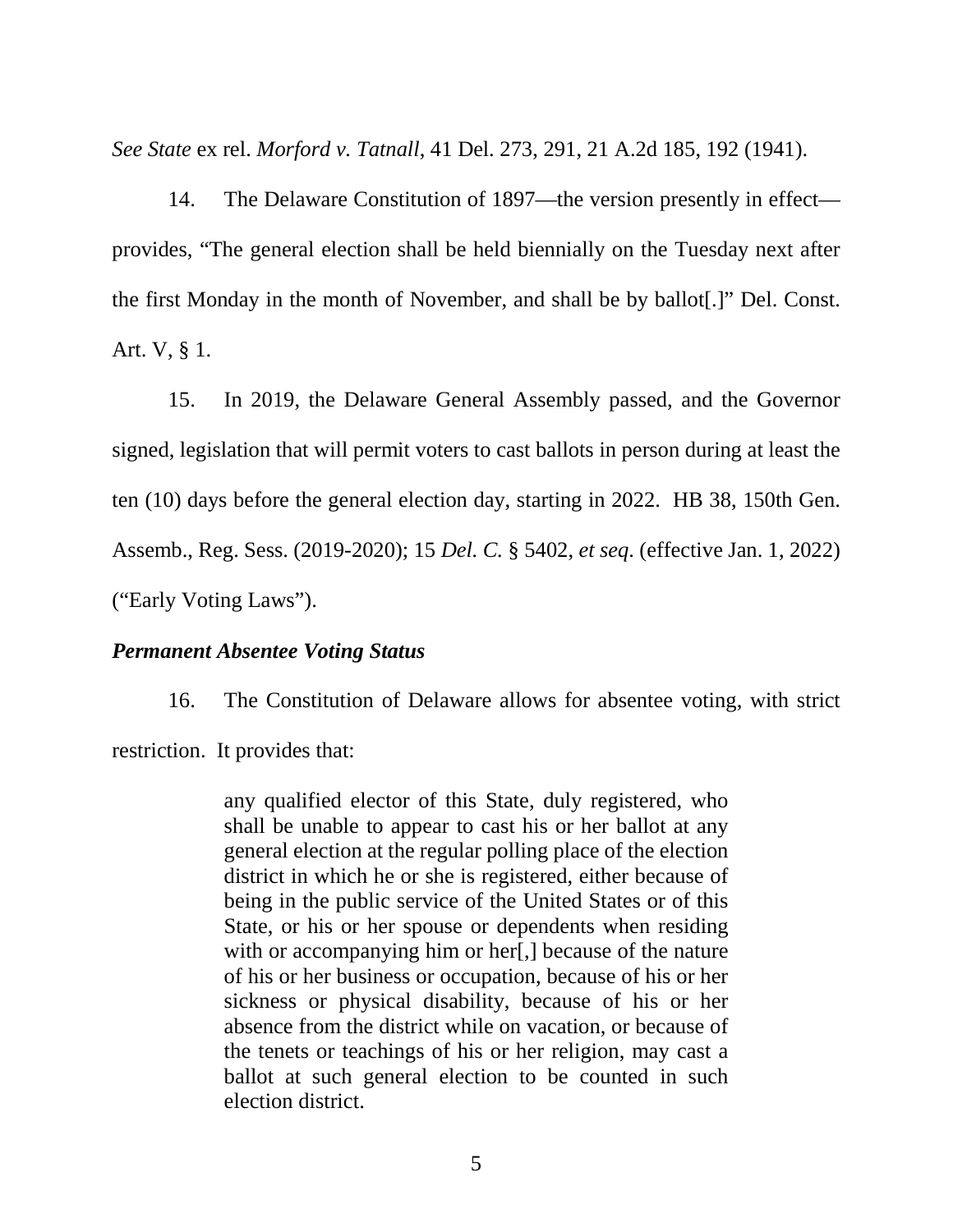Del. Const. Art. V, § 4A

17. The Constitution further requires the General Assembly to enact laws that allow voting by absentee ballot in accordance with the Constitution. Del. Const.

Art. V, § 4A.

18. Delaware statutes provide an exhaustive list of reasons for which a registrant qualifies to vote by absentee ballot. *See* 15 *Del. C.* § 5502.

19. Delaware statutes permit registrants to apply to the Department of

Elections for "permanent absentee status" for the following reasons:

- (1) Because such person is in the public service of the United States or of this State, or is a citizen of the United States temporarily residing outside the territorial limits of the United States and the District of Columbia, or such person's spouse or dependents when residing with or accompanying the person, or is absent from this State because of illness or injury received while serving in the armed forces of the United States; or
- (2) Because such person is in the armed forces of the United States or the merchant marine of the United States, or attached to and serving with the armed forces of the United States in the American Red Cross or United Service Organizations; or
- (3) Because such person is sick or physically disabled; or
- (4) Because such person is otherwise authorized pursuant to the federal Uniformed and Overseas Citizens Absentee Voting Act (UOCAVA) [52 U.S.C. § 20301 et seq.] to vote by absentee ballot; or
- (5) Because such person is otherwise authorized by federal law to vote by absentee ballot.

15 *Del. C.* §§ 5502, 5503(k)(2)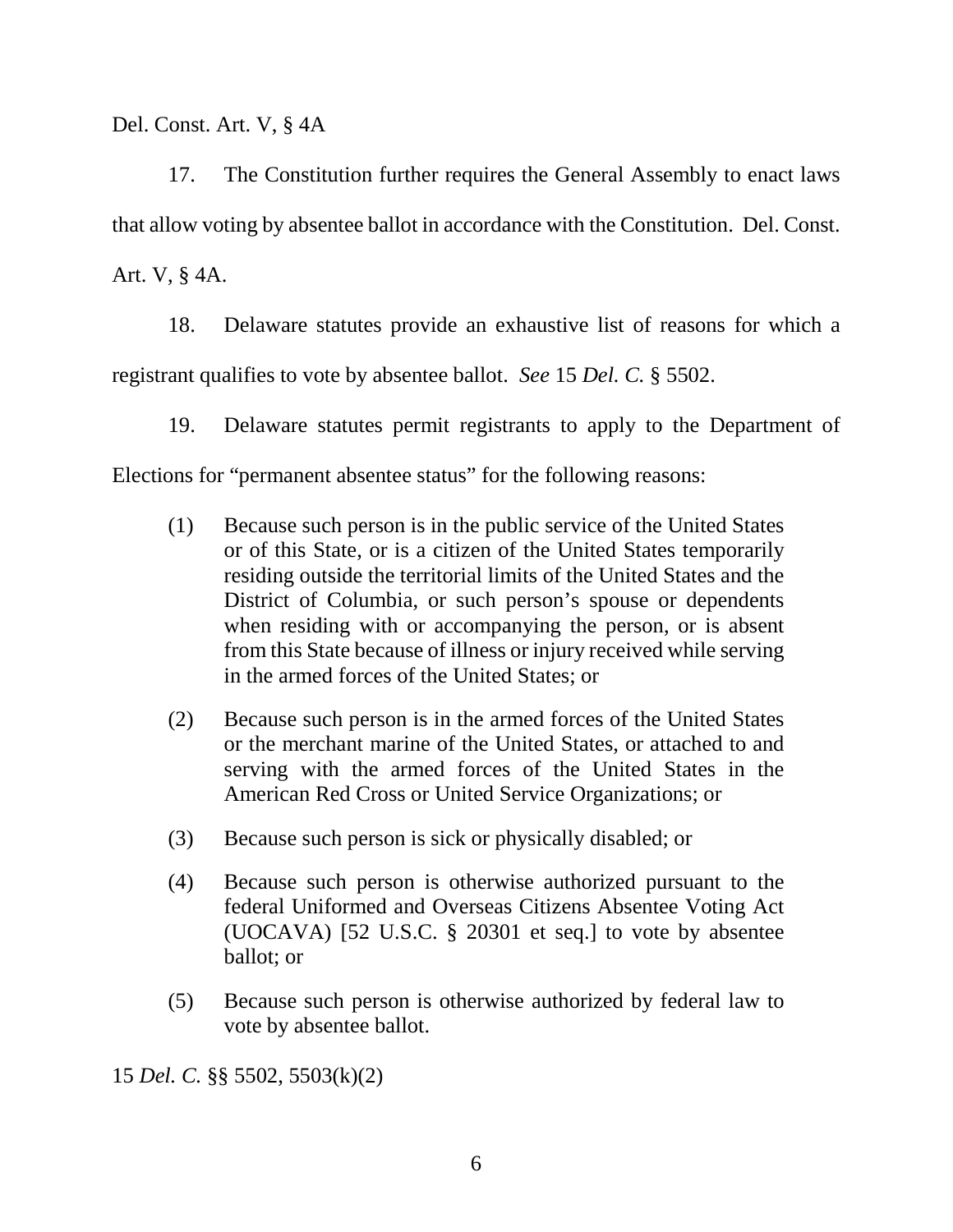20. The Department of Elections "shall automatically send an absentee ballot to each person in permanent absentee status for each election in which the person is entitled to vote." 15 *Del. C.* § 5503(k).

21. Delaware law does not require the Department of Elections to verify whether each permanent absentee voter is eligible to vote in each election, and upon information and belief, the Department is not doing so.

22. In January 2022, the Department of Elections sent a letter to all permanent absentee voters, which explained, "**You are, however, responsible** for keeping the Department informed of any changes in your residential address, mailing address, email address (if you have one) or political party affiliation." Emphasis added.

23. A registrant in "permanent absentee status" stays in "permanent absentee status" indefinitely until one of the following things happens: correspondence to the registrant is returned as undeliverable, the registrant dies or is disqualified; the registrant's registration is canceled, the registrant requests to be removed from "permanent absentee status," or the Department of Elections receives other written notification that the reason that the registrant has stated for voting by absentee ballot is no longer valid. 15 *Del. C.* § 5503(k)(3).

24. Delaware law states that a registrant in "permanent absentee status" "shall keep the Department [of Elections] informed of changes in address, changes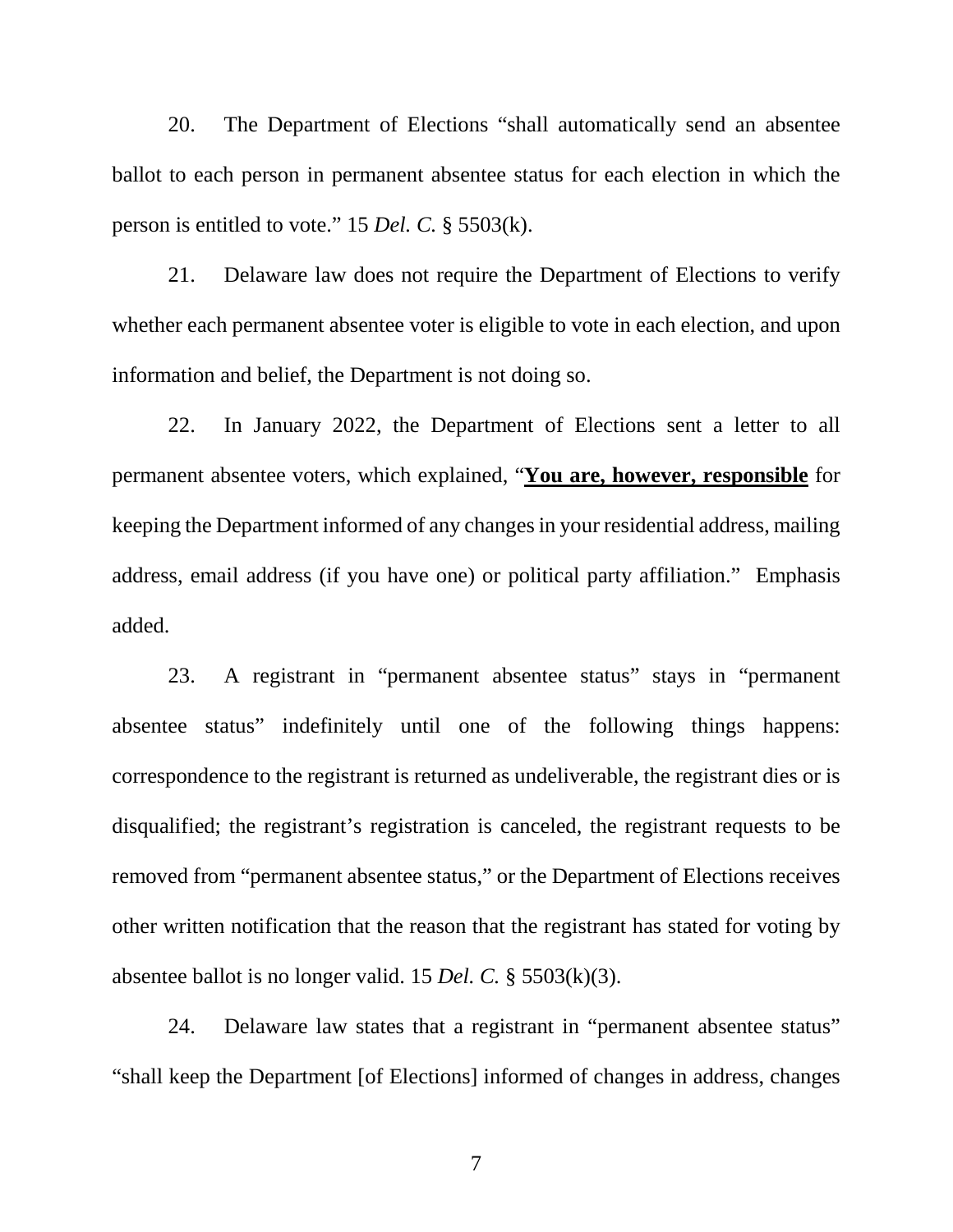in name or changes in the reason that the person has listed for voting by absentee ballot." 15 *Del. C.* § 5503(k)(4).

25. As required by law, 15 *Del. C.* § 5503(k)(5), Delaware posts the list of permanent absentee voters on its web site.[2](#page-7-0)

26. As of February 11, 2022, there were approximately 23,000 registrants on the permanent absentee voter list. *See id*.

27. On information and belief, as of February 11, 2022, Delaware's permanent absentee voter list includes registrants who are potentially deceased, according to the Social Security Death Index ("SSDI") and published obituaries. One of the potentially deceased registrant's reported date of death is 2010. Other potentially deceased registrants are reported as deceased between one and ten years ago. Defendants should confirm whether these registrants are in fact deceased.

#### **Inspector of Elections**

28. The "inspector of elections" is an "election officer" appointed by the Department of Elections. 15 *Del. C.* § 4702; 15 *Del. C.* § 101(9).

29. The inspector of elections is charged with arriving at the polling place before opening of the polls and preparing the polling place for the conduct of the

<span id="page-7-0"></span><sup>&</sup>lt;sup>2</sup> See [https://elections.delaware.gov/reports/pdfs/statewide\\_abs\\_permanent.pdf](https://elections.delaware.gov/reports/pdfs/statewide_abs_permanent.pdf) (last visited Feb. 23, 2022).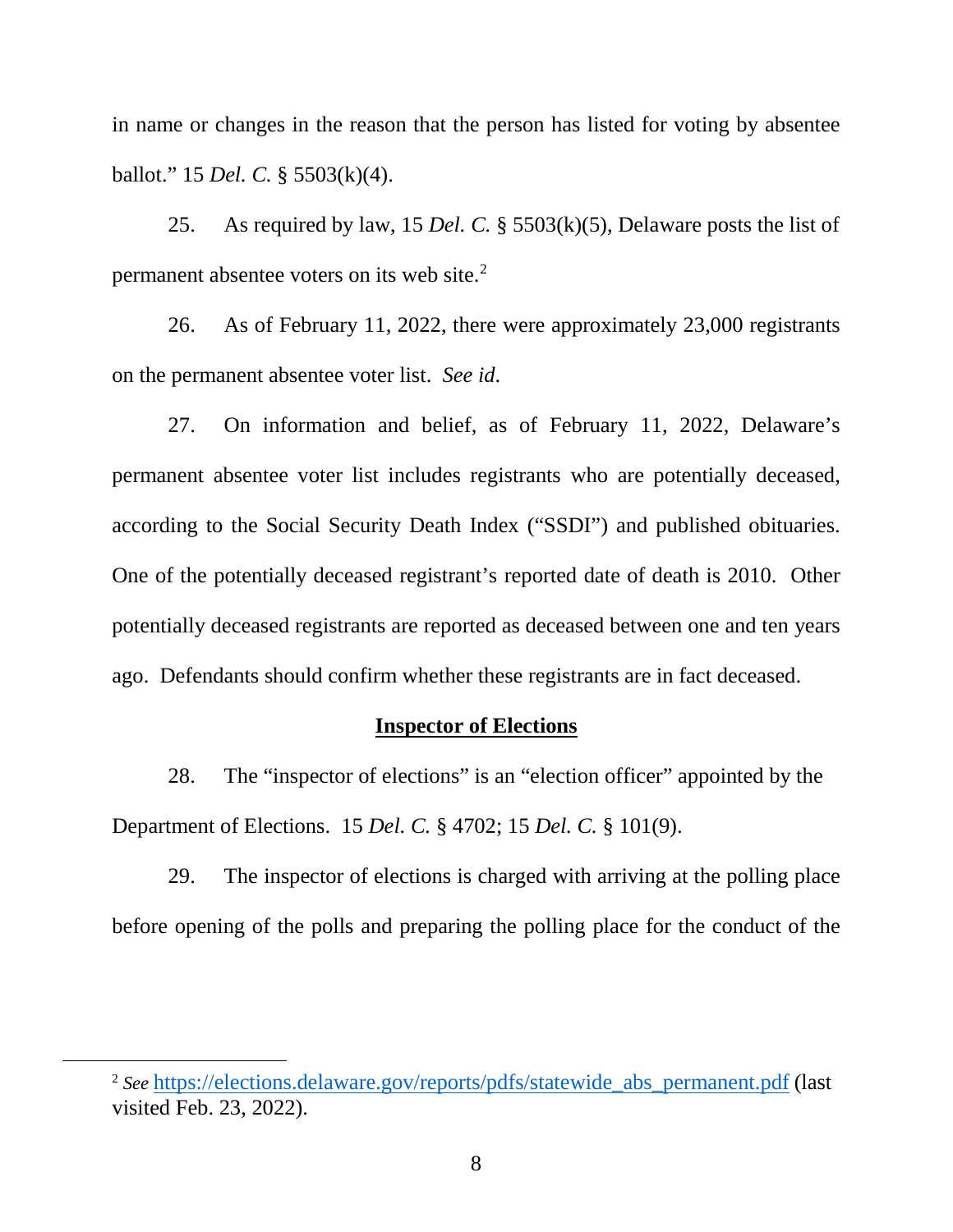elections. 15 *Del. C.* § 4912. The inspector of elections then proclaims that the election is open. 15 *Del. C.* § 4931.

30. During the conduct of the elections, the inspector of elections may "[c]ommand the peace," 15 *Del. C.* § 4946(a)(1), and "[p]reserve order and enforce obedience to their lawful commands at and around the place of election during the time of any election and counting of votes," 15 *Del. C.* § 4946(b)(1).

31. The inspector of elections "shall only admit to a voting machine a person whose name appears on the poll list, who is authorized to vote by the department of elections or who is authorized to vote by court order." 15 *Del. C.* § 4938.

32. The inspector of elections also hears voter challenges. The inspector of elections "shall hear each challenge before the person being challenged enters a voting machine. Once the Inspector decides the challenge, the matter is decided and the challenged person will be either permitted to vote or not permitted to vote depending on the decision." 15 *Del. C.* § 7557(d)(5).

33. As further provided by Delaware law, the inspector of elections is authorized to oversee the conduct of the election at his or her polling place. This duty includes making determinations with respect to voter eligibility, as necessary and in accordance with Delaware law.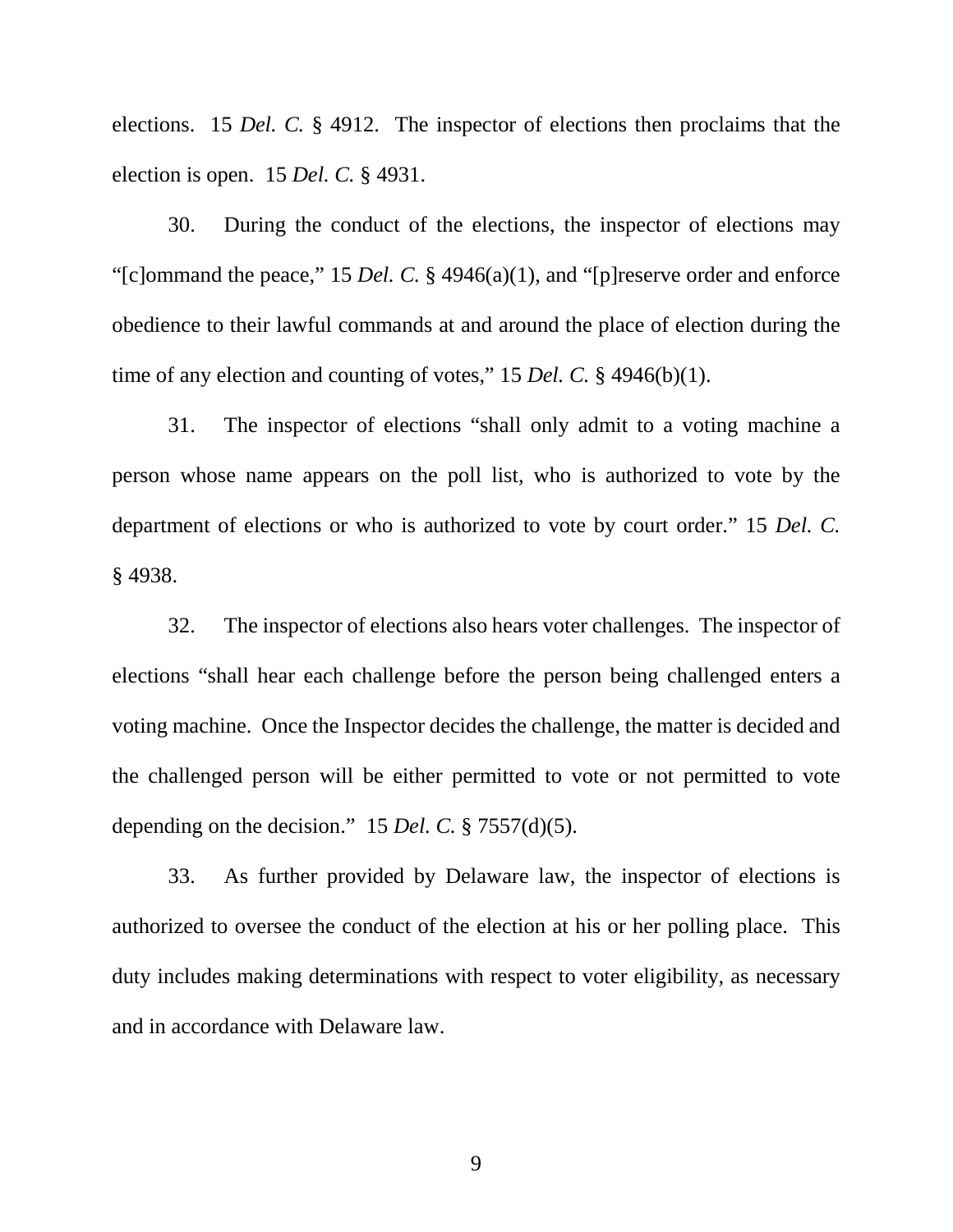34. "Before opening the election, the inspector, judges, clerks and any other

appointed election officers shall subscribe to the following oath:

I do solemnly swear (or affirm) that in the election to be held on the day of A. D. I will not knowingly or willfully receive or consent to the receiving of the vote of any alien, and also that **I will not receive or consent to the receiving of the vote of any person whom I shall believe not entitled to vote**, unless my associates shall adjudge such person to be entitled to vote. That I will not receive or reject, nor concur in receiving or rejecting any vote through partiality or under bias, and that **I will determine every matter that shall come before me and perform every act and duty by law required of me, touching the election, truly, faithfully and impartially, according to the best of my skill and judgment**; that I will cause the ballots that shall be taken at such election to be fully read and ascertained, and a true statement thereof to be made, according to the best of my knowledge and ability; that I have not received, nor will I receive directly or indirectly from or through any candidate to be voted for at such election, or any other person, any money, pay or other valuable thing or reward; that I have not been promised, or in any manner been led to believe that I will at any time directly or indirectly receive any money, pay or other valuable thing or reward from such candidate or other person other than that provided by law and if I shall discover any partiality, unfairness or corruption in the conduct of the election, I shall disclose the same the Department of Elections that is conducting the election and to the Attorney General to the end that the subject may be investigated, so help me God (or so I solemnly affirm)."

15 *Del. C.* § 4904 (emphasis added).

35. "Whoever, being an inspector of election, wilfully neglects or when called on wilfully declines to exercise the powers conferred on that inspector of election to preserve order shall be deemed to have knowingly and wilfully violated that inspector of election's official duty." 15 *Del. C.* § 5140.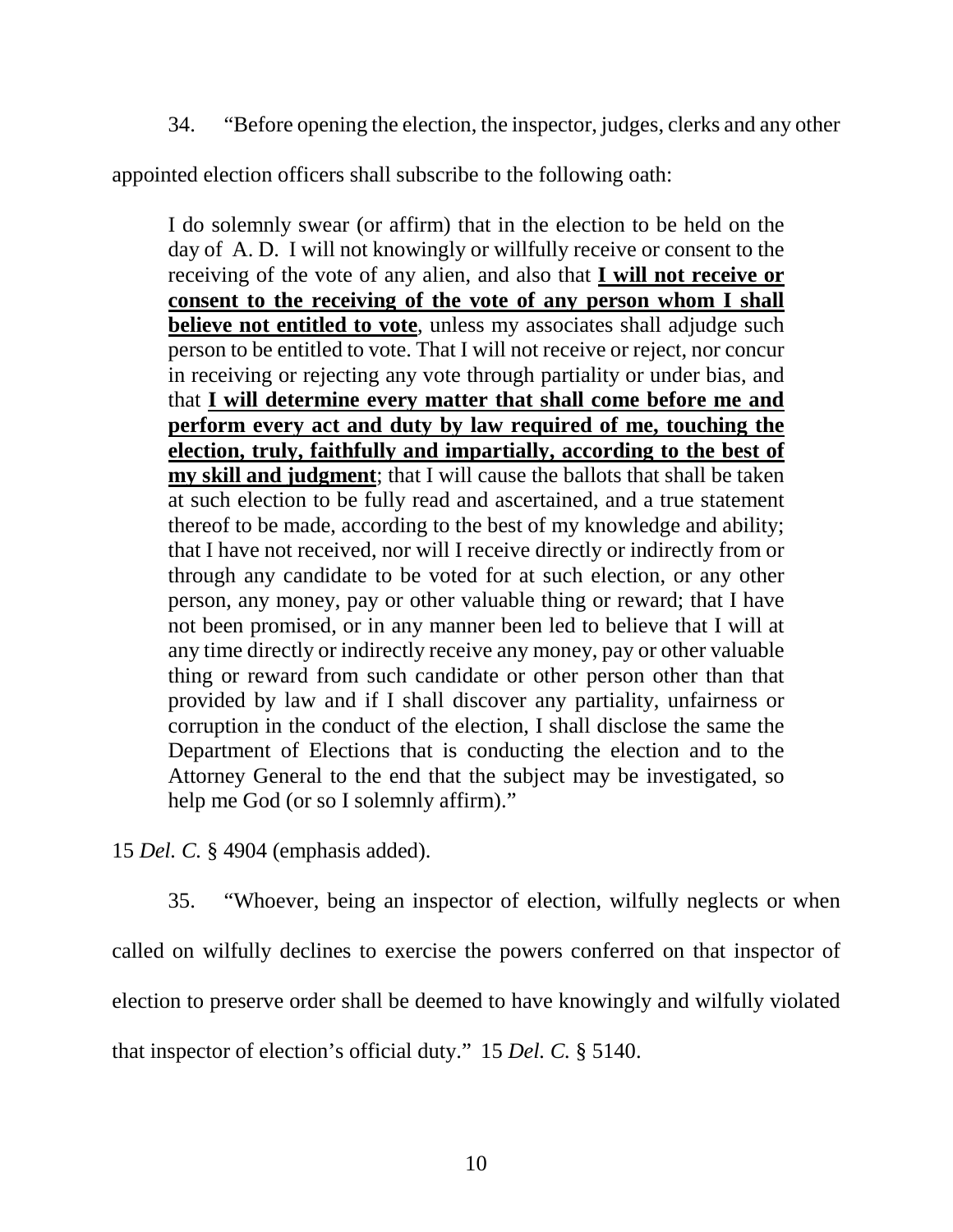36. "Whoever, being an election officer of whom any duty is required in this title, is guilty of any wilful neglect of such duty or of any corrupt or fraudulent conduct or practice in the execution of the same shall be deemed to have knowingly and wilfully violated that election officer's own official duty." 15 *Del. C.* § 5133.

- 37. "Whoever, being an election officer, wilfully:
	- (1) Excludes any vote duly tendered, knowing that the person offering the same is lawfully entitled to vote at such election; or
	- (2) Receives a vote from any person who has been duly challenged in relation to such person's right to vote at such election without exacting from such person such oath or other proof of qualification as may be required by law; or
	- (3) Omits to challenge any person offering to vote whom that election officer knows or suspects not to be entitled to vote and who has not been challenged by any other person;

shall be deemed to have violated that election officer's own official duty."

15 *Del. C.* § 5130.

38. "Whoever, being a clerk of the peace, an official, or other individual as designated in this title, wilfully violates this title in the performance of any duty imposed upon him or her for the violation of which no other punishment is provided by law, shall be fined not less than \$300 nor more than \$500 and may be imprisoned not more than 3 years." 15 *Del. C.* § 5126.

39. "Whoever, having been appointed an inspector or judge of election in any election district, refuses to serve shall be fined \$50." 15 *Del. C.* § 5112.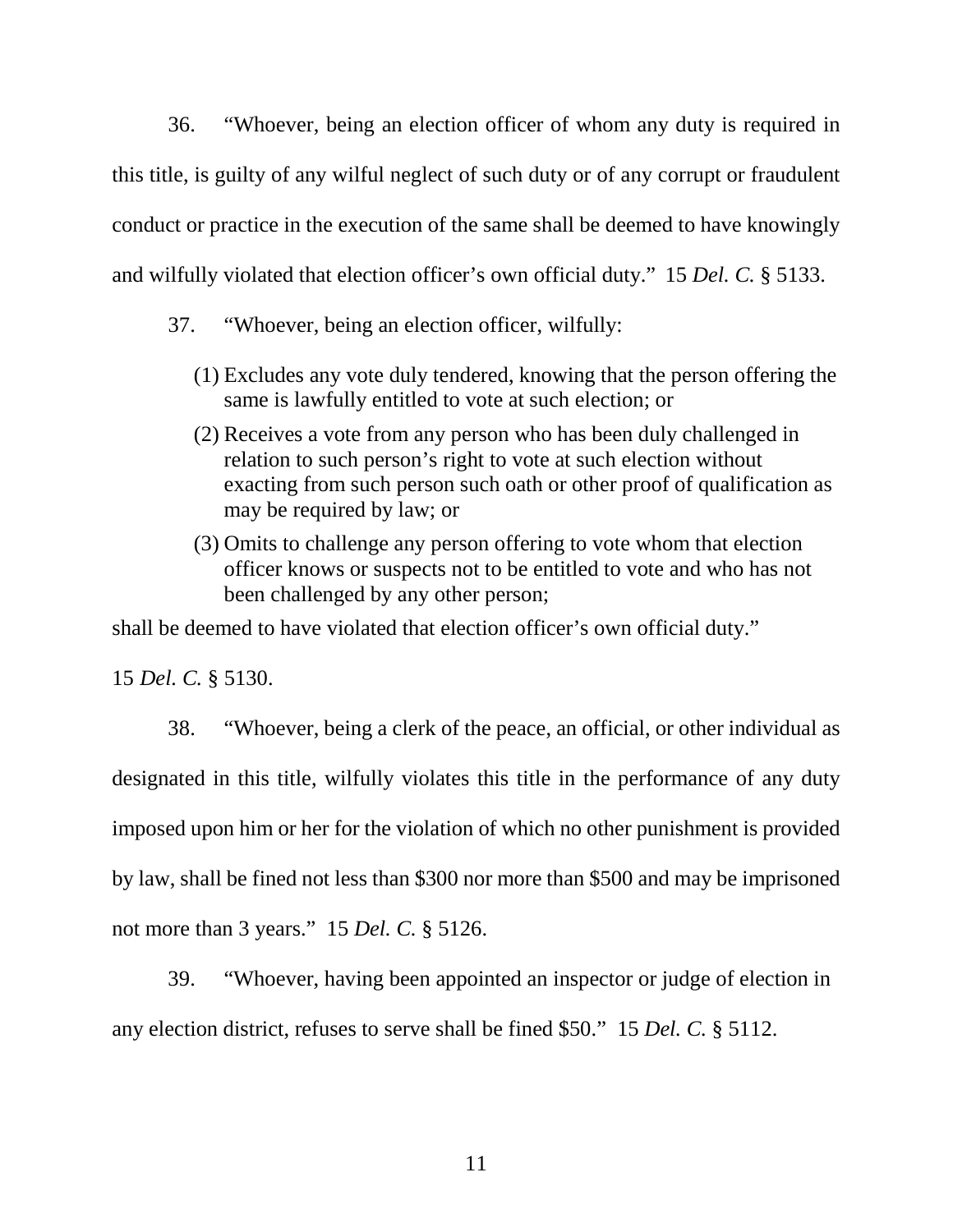#### **Michael Mennella**

40. Plaintiff Michael Mennella has served as an inspector of elections in at least eight Delaware elections during the last five to six years.

41. Mr. Mennella has received training from the Delaware Department of Elections to perform his duty as an inspector.

42. Mr. Mennella is compensated for his service as an inspector by the Delaware Department of Elections.

43. Before each election at which he has served, Mr. Mennella administers the required oath to others required to take it. Mr. Mennella then takes the required oath himself. *See* 15 *Del. C.* § 4904.

44. As inspector of elections, Mr. Mennella has made determinations about voter eligibility and will be required to make the same determinations at future elections.

45. As inspector of elections, Mr. Mennella has directed others to perform their duties in accordance with the laws of Delaware and will be required to do the same at future elections.

46. Mr. Mennella plans to serve as an inspector of elections in the 2022 General Election and in other future elections.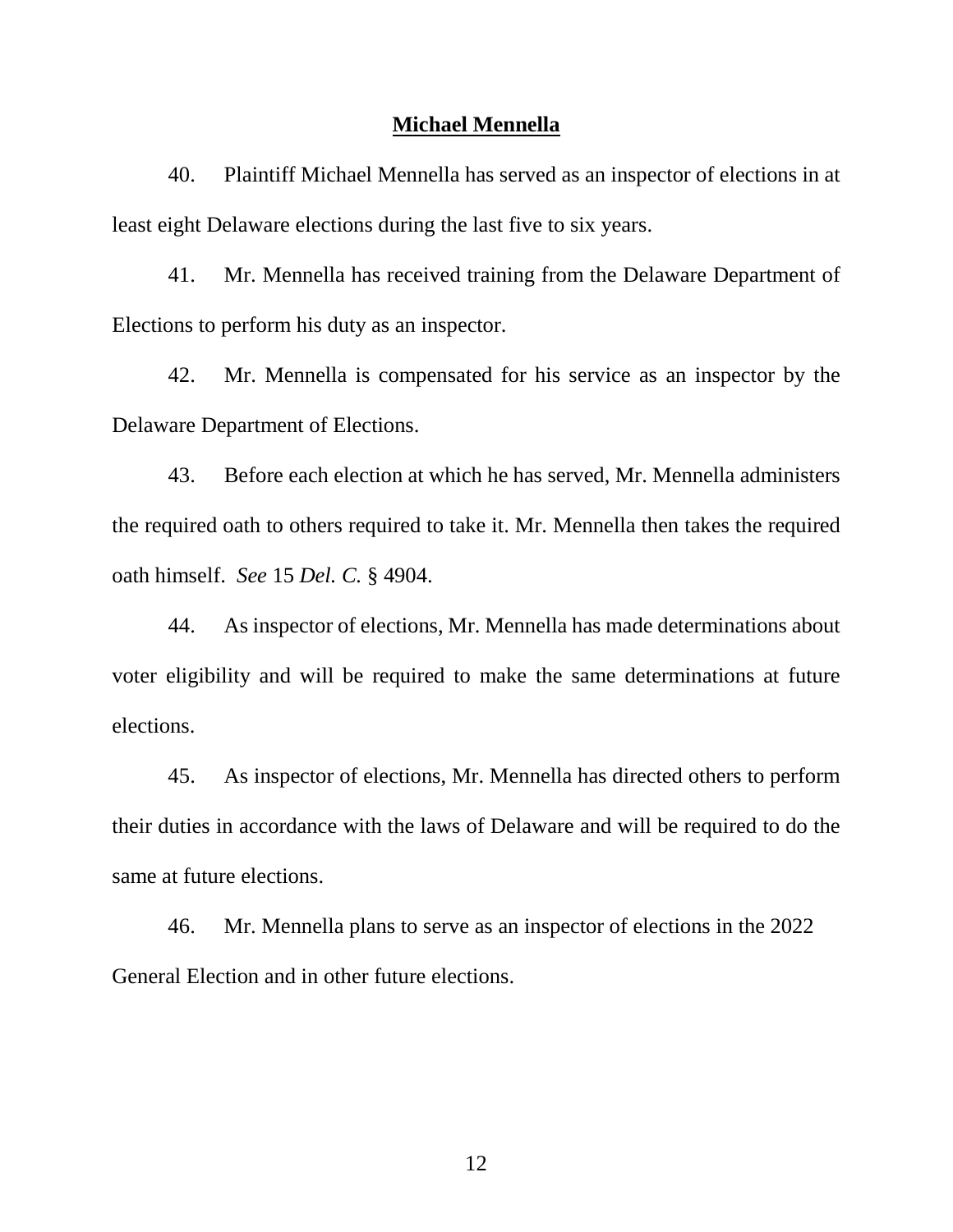## **COUNT I Violation of Article V, Section 1 of the Constitution of Delaware**

47. Delaware's Early Voting Laws conflict with and violate the Constitution of Delaware because they expand the administration of the general election beyond its constitutionally designated day.

48. The Constitute of Delaware provides,

[T]he General Assembly may by law prescribe the means, methods and instruments of voting so as best to secure secrecy and the independence of the voter, preserve the freedom and purity of elections and prevent fraud, corruption and intimidation thereat.

Del. Const. Art. V, § 1.

49. Early voting is neither a "mean[], method[], [or] instrument[] of voting," as those terms are used in the Constitution of Delaware. Del. Const. Art. V, § 1.

50. Nor are Delaware's Early Voting Laws intended to "secure secrecy and the independence of the voter, preserve the freedom and purity of elections [or] prevent fraud, corruption and intimidation thereat." Del. Const. Art. V, § 1.

51. Upon information and belief, Defendants plan to enforce Delaware's Early Voting Laws at the 2022 General Election.

52. Delaware statutes and Defendants' actions harm Mr. Mennella because they force him to violate his oath, his duties, and the Constitution of Delaware. *See* 15 *Del. C.* § 4904.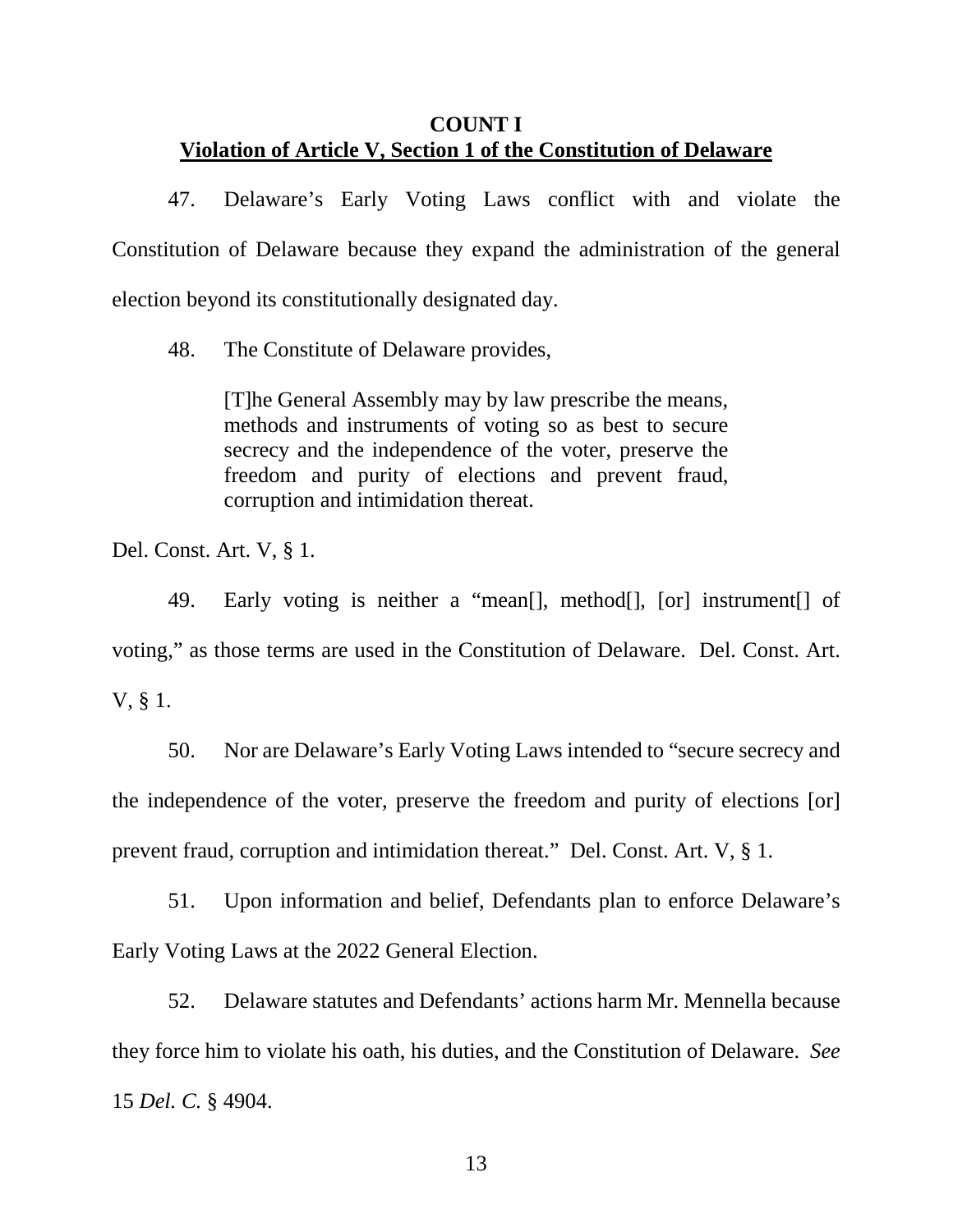53. Mr. Mennella is harmed because he must choose between enforcing Delaware statutes and enforcing the Delaware Constitution.

54. Delaware statutes and Defendants' actions also harm Mr. Mennella because they require him to train and direct those under his supervision to violate Delaware's Constitution and violate their respective oaths and duties.

55. Mr. Mennella may face severe penalties and even prison time if he violates Delaware law or his duties as an inspector of elections.

56. Plaintiff is entitled to relief under Article V, Section 1 of the Delaware Constitution, but has no adequate remedy at law.

## **COUNT II Violation of Article V, Section 4A of the Constitution of Delaware**

57. Article V, Section 4A of the Constitution of Delaware—which authorizes absentee voting—concerns eligibility for *each* general election. It provides that a registered and qualified elector "may cast **a** ballot at **such general election** to be counted in such election district." (emphasis added).

58. Delaware's statutes providing for permanent absentee status conflict with and violate the Constitution of Delaware because they grant eligibility to vote by absentee ballot indefinitely, and without consideration of the applicant's eligibility at each subsequent election, as required by the Constitution.

59. Defendants are enforcing Delaware's permanent absentee voting laws.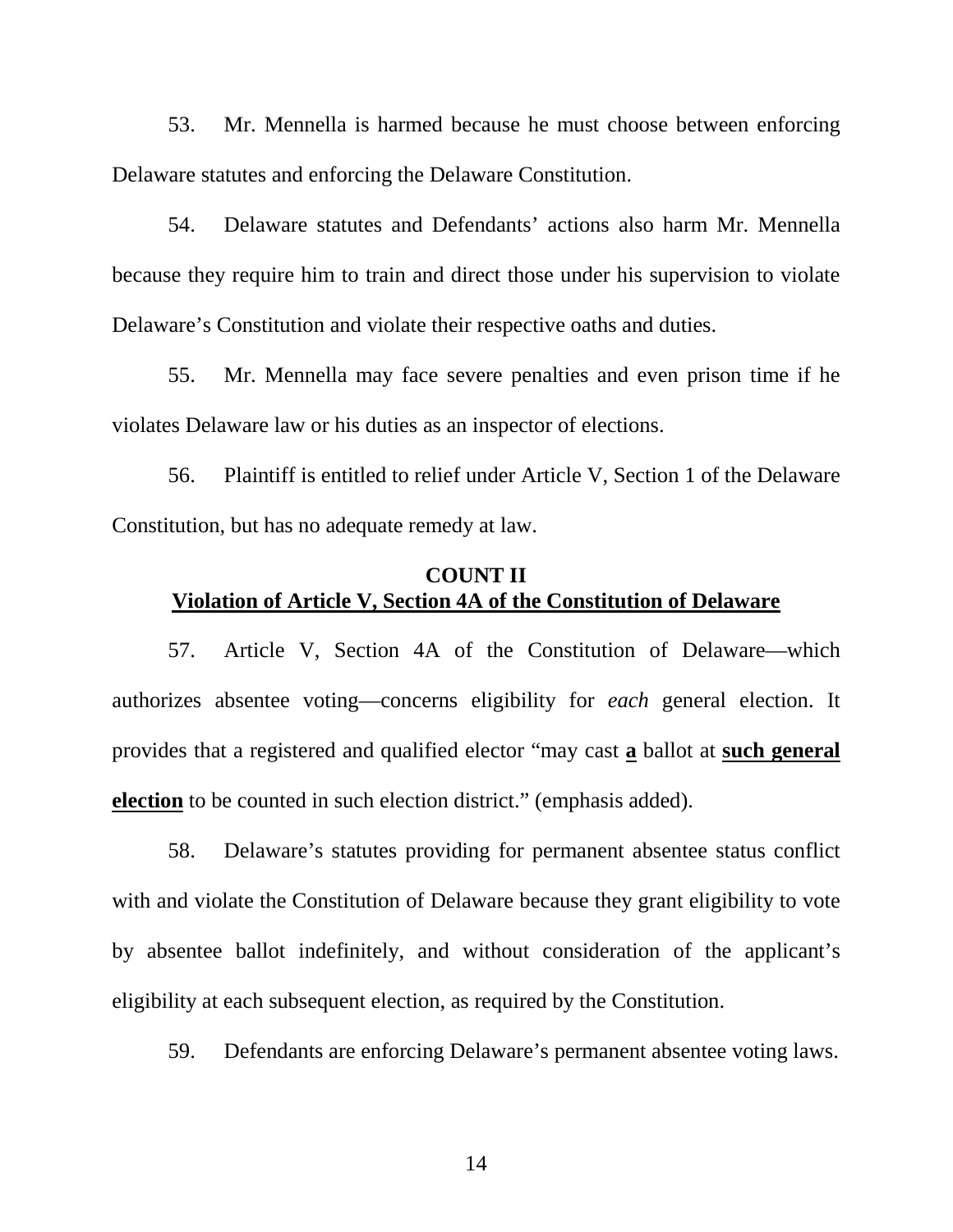60. Delaware statutes and Defendants' actions harm Mr. Mennella because they force him to violate his oath, his duties, and the Constitution of Delaware. *See* 15 *Del. C.* § 4904.

61. Mr. Mennella is harmed because he must choose between enforcing Delaware statutes and enforcing the Delaware Constitution.

62. Delaware statutes and Defendants' actions also harm Mr. Mennella because they require him to train and direct those under his supervision to violate Delaware's Constitution and violate their respective oaths and duties.

63. Mr. Mennella may face severe penalties and even prison time if he violates Delaware law or his duties as an inspector of elections.

64. Plaintiff is entitled to relief under Article V, Section 1 of the Delaware Constitution, but has no adequate remedy at law.

#### **Prayer for Relief**

WHEREFORE, Plaintiff respectfully requests that the Court enter judgment as follows:

A. Declare Delaware statutes allowing early voting, 15 *Del. C.* § 5402, *et seq*., violate the Constitution of Delaware, Del. Const. Art. V, § 1;

B. Declare Delaware statutes allowing permanent absentee voting status, 15 *Del. C.* § 5503(k), violate the Constitution of Delaware, Del. Const. Art. V, § 4A;